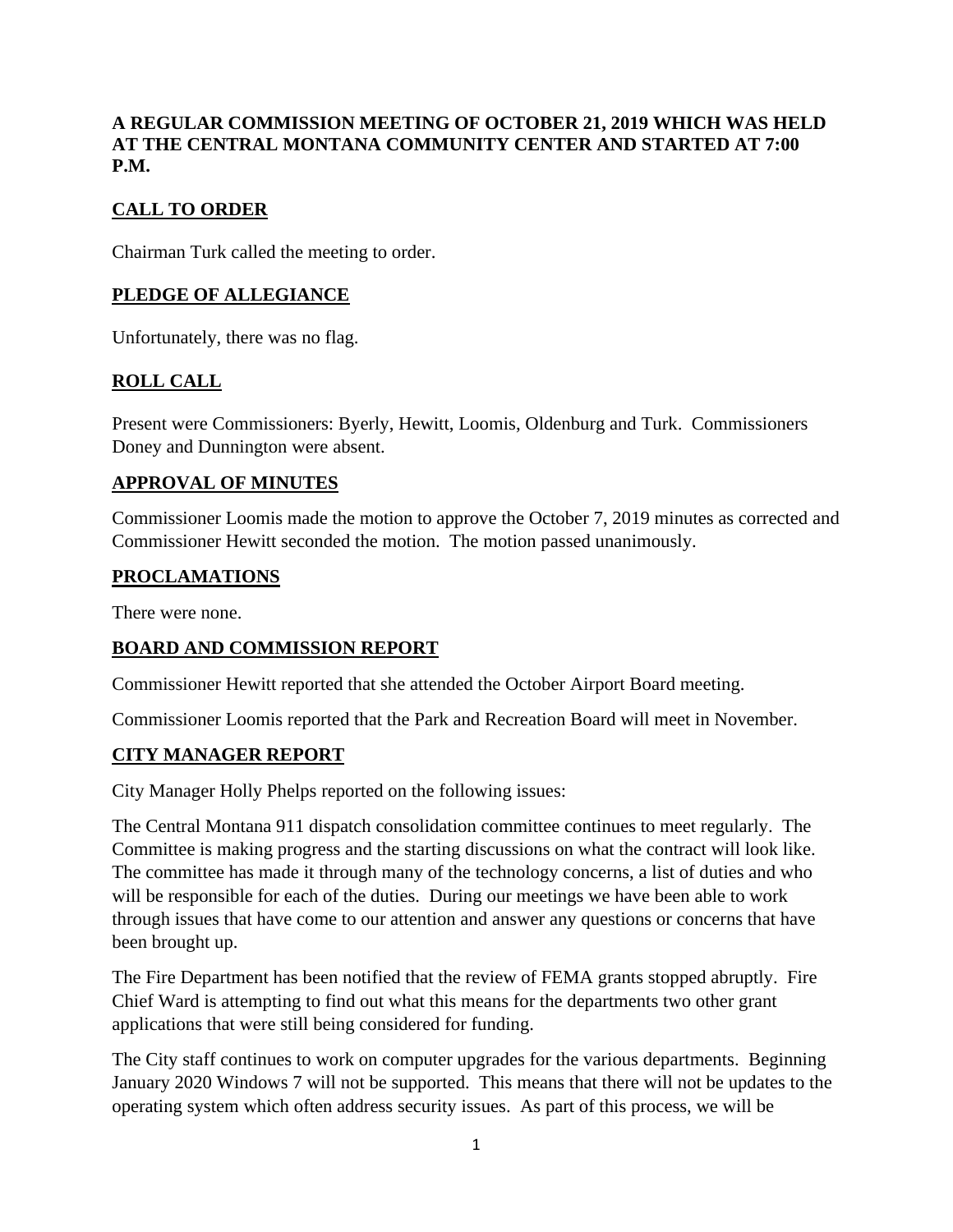upgrading our email server. Once these upgrades are scheduled and complete the City Manager will work with each of the Commissioners to make their email is transferred over and there are no issues.

The Police Chief is working to finalize the cost for outfitting the police cars and finalizing the cost of the hardware and software cost that will be done as part of the Zuercher conversion. These numbers will be included in the budget amendment that will be brought to the City Commission in November.

The City Manager recently met with a representative of the soccer association. They continue to fundraise for their purchase and development of property for a soccer complex. They had a few questions that have come up during their planning activities. They will continue to update the City on their timeline as their project moves forward,

The City Manager discussed at the last meeting; the Library will be hosting a reception for the "The Best Gift: Montana's Carnegie Libraries" by Kate Hampton. The reception begins at 6 pm on November 6<sup>th</sup>. Kate Hampton will present and a small history on Carnegie Libraries will be on display.

**PUBLIC COMMENT –** non agenda items only

There was none.

## **CONSENT AGENDA**

Commissioner Loomis made the motion to approve the consent agenda and Commissioner Oldenburg seconded the motion. The motion passed unanimously. The consent agenda was the acknowledgement of the claims that have been paid from October 1, 2019 to October 16, 2019 for a total of \$101,937.51

#### **\*REGULAR AGENDA – Resolutions, Ordinances & Other Action Items:**

1. Discussion and action on approving the Emergency Operation Plan

City Manager Phelps explained that the Emergency Operation Plan was reviewed and discussed as part of the Committee of the Whole. The Disaster and Emergency Services office is updating the Emergency Operation Plan for Fergus County and since Lewistown is located in Fergus County are being asked to approve the changes. City Manager Phelps explained that the changes are to simplify the plan itself and currently reflect the situation. Those being that we no longer have essential air service, rail service, the dispatch changes, and mutual aid agreements. Commissioner Byerly made the motion to approve the Emergency Operation Plan as presented with the changes and Commissioner Hewitt seconded the motion. Commissioner Turk asked for comments from the audience and Commission. There being none, the question was called for and the motion passed unanimously.

2. Discussion and action on approving Resolution No. 4017, a resolution of intent establishing the Lewistown amended Targeted Economic District (TEDD) 2017, creating the Lewistown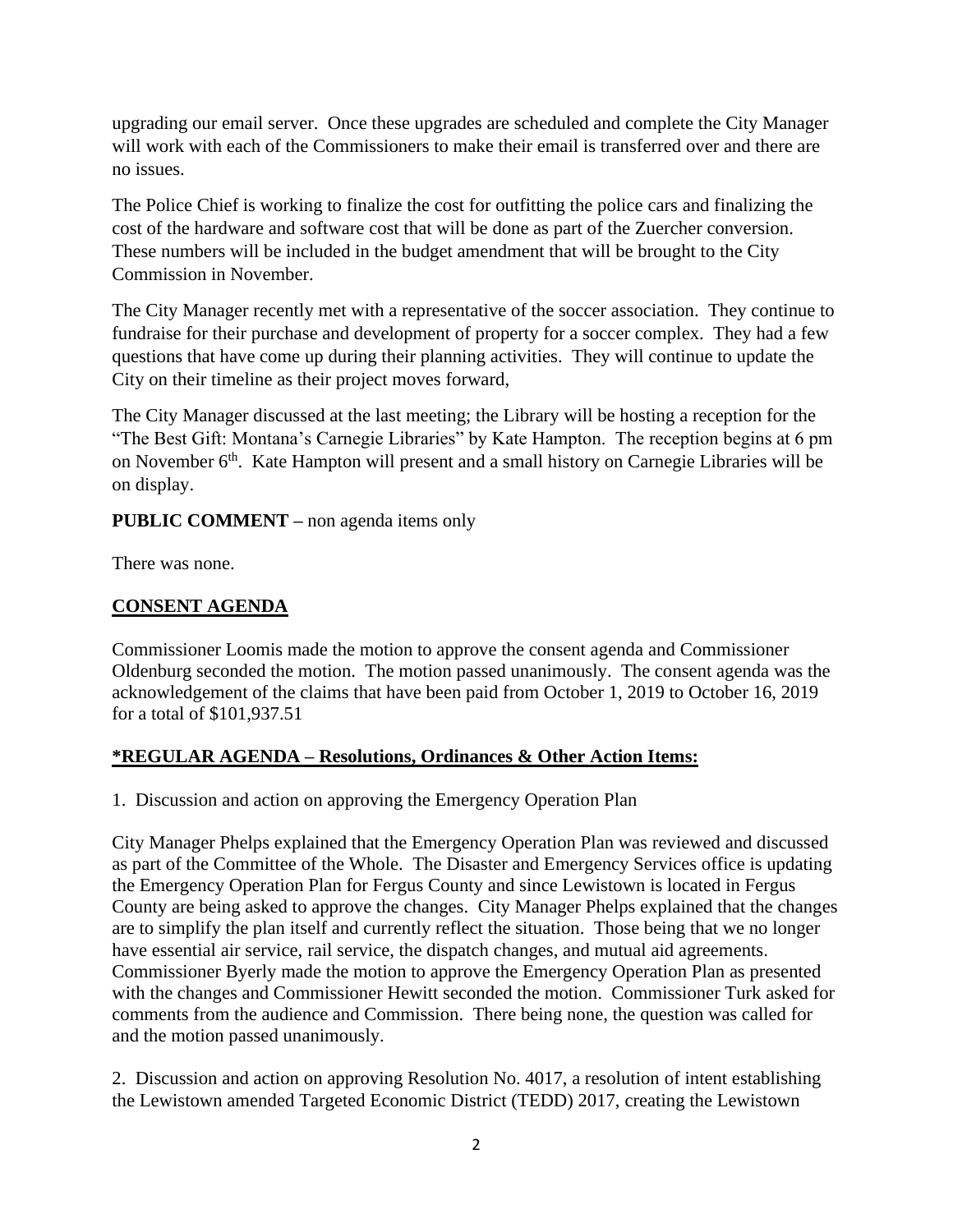amended TEDD 2017, and adopting the Lewistown amended TEDD Comprehensive Development Plan with a Tax Increment Financing Program pursuant to Title 7, Chapter 15, Parts 42 and 43 of the Montana Code Annotated

City Manager Phelps explained that at the last Commission meeting the Commission identified the need for infrastructure within this area, and adding this one lot to the TEDD district. The planning board has met and reviewed the comprehensive plan as amended. The Planning Board wrote a letter stating that the zoning of this lot meets the zoning regulations of the comprehensive plan. If this resolution is approved then all owners in the area will be noticed and the changes to the ordinance will be reviewed and public hearings will be held. Commissioner Loomis made the motion to approve Resolution No. 4017, a resolution of intent establishing the Lewistown amended Targeted Economic District (TEDD) 2017, creating the Lewistown amended TEDD 2017, and adopting the Lewistown amended TEDD Comprehensive Development Plan with a Tax Increment Financing Program pursuant to Title 7, Chapter 15, Parts 42 and 43 of the Montana Code Annotated and Commissioner Oldenburg seconded the motion. Commissioner Turk asked for comments from the audience and Commission. There being none, the question was called for and the motion passed unanimously.

3. Discussion and action on approving the 2019-2020 gravel bids for the City of Lewistown

City Manager Phelps explained that included in the Commissioners packet was information on the gravel bids that were received. Public Works Director JR Killham explained that the Public Works Department uses basically three types of gravel on a regular basis. Public Works Director Killham explained that every year the Public Works Department puts out a bid for the aggregate amounts to be delivered when needed. The City received two bids from Casino Creek Concrete and Kodiak Concrete, which are both local aggregate supplies and Casino Creek Concrete was the lowest bidder and would ask the Commission to approve giving the bid to Casino Creek Concrete. City Manager Phelps explained that the City only pays for what is ordered and used. Commissioner Byerly made the motion to approve the 2019-2020 gravel bids for the City of Lewistown and Commissioner Oldenburg seconded the motion. Commissioner Turk asked for comments from the audience and Commission. There being none, the question was called for and the motion passed unanimously.

4. Discussion and action on approving the 2019-2020 snow hauling bids for the City of Lewistown

City Manager Phelps explained that this is also an annual contract that is put out for snow removal. Public Works Director Killham explained that this bid is different from last year, because in previous years it was just a bid for snow hauling and this year it is a bid for supply equipment and an operator for snow hauling or snow removal. Public Works Director Killham further explained that is more an emergency situation and it not the normal course of business. Public Works Director Killham reported that he contacted all contractors that he knew with equipment and was only able to get three bids. The bids were received from Besel Construction, Kodiak Concrete and Casino Creek Concrete. Public Works Director Killham asked the Commission to approve the bid from Besel Construction. City Manager Phelps stated that the City only pays for what we utilize and when it is utilized. Commissioner Oldenburg made the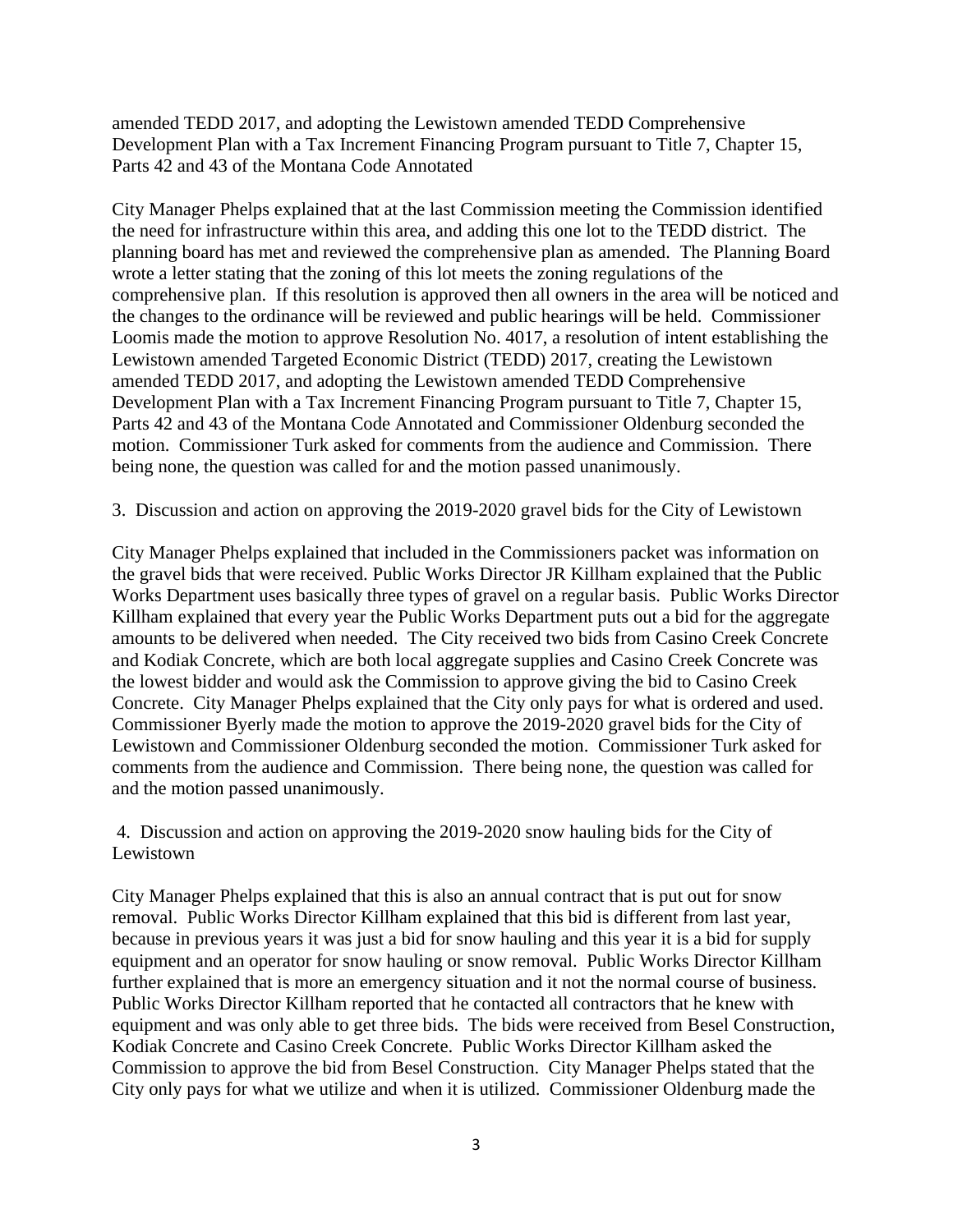motion to approve the 2019-2020 snow hauling bid to Besel Construction and Commissioner Hewitt seconded the motion. Commissioner Turk asked for comments from the audience and Commission. There being none, the question was called for and the motion passed unanimously.

5. Discussion and action on approving a change order to the 2018 street improvement project for the surfacing of H Street

City Manager Phelps explained that this is a change order and included in the 2018 Street Improvement Project there was millings and funds set aside to reshape H Street. The City did get a bid for paving H Street to tie into the pavement at Stonewood. City Manager Phelps explained that the cost is \$38,500 additional is to install pavement instead of millings. Commissioner Oldenburg made the motion to approve the change order to the 2018 street improvement project for the surfacing of H Street and Byerly seconded the motion. Commissioner Turk asked for comments from the audience and Commission. There being none, the question was called for and the motion passed unanimously.

6. Discussion and action on entering into a grant agreement with Department of Natural Resources and Conservation for the expanded investigation of contamination at the Central Post and Treating Company Facility and authorizing the City Manager to sign the agreement

City Manager Phelps commented that the clean up activities of this site has been discussed a lot. After more testing it was determined that there was more penta contamination than first thought. The City did apply for more clean up funds and were successful in getting an additional \$50,000 for planning activities to determine the extent of the contamination. Commissioner Loomis made the motion to approve entering into a grant agreement with Department of Natural Resources and Conservation for the expanded investigation of contamination at the Central Post and Treating Company Facility and authorizing the City Manager to sign the agreement and Commissioner Oldenburg seconded the motion. Commissioner Turk asked for comments from the audience and Commission. There being none, the question was called for and the motion passed unanimously.

7. Discussion and action on accepting the proposal for engineering and surveying services for the City of Lewistown parking lot from Hyalite Engineering

City Manager Phelps explained that this is a proposal to start the ground work for a parking lot on the lot directly behind the Council on Aging building. City Manager Phelps reviewed the parking situations and that if we want to have a parking lot then it needs to be done correctly. Commissioner Byerly asked if this was in the budget. City Manager Phelps answered that yes there is budget to do this. Commissioner Oldenburg made the motion to approve accepting the proposal for engineering and surveying services for the City of Lewistown parking lot from Hyalite Engineering and Commissioner Loomis seconded the motion. Commissioner Turk asked for comments from the audience and Commission. There being none, the question was called for and the motion passed unanimously.

8. Discussion and action on appointing three Commissioners to the Council on Aging lease committee